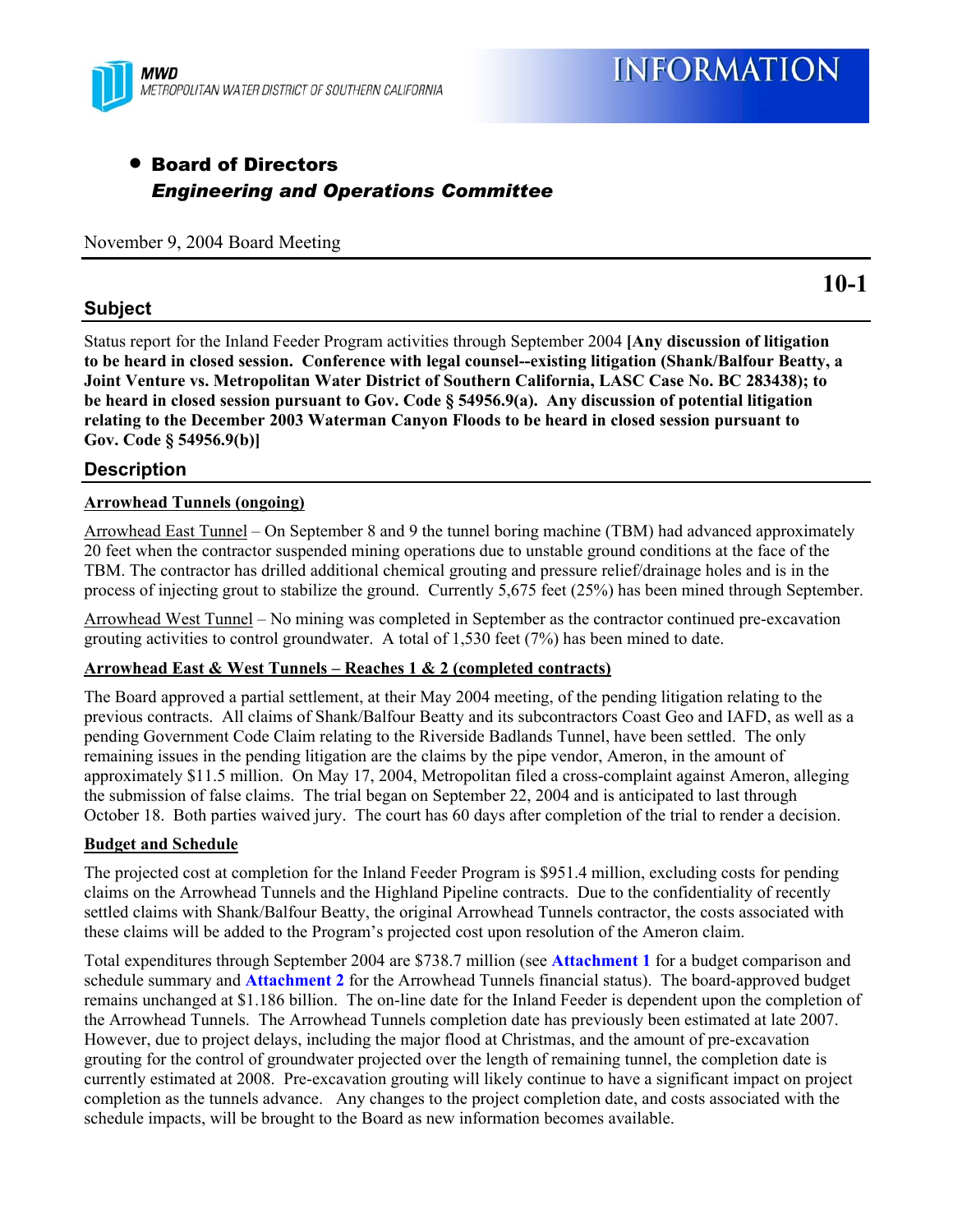Upon completion of construction, environmental mitigation measures will continue along the Arrowhead Tunnels alignment for up to two years in accordance with the Environmental Impact Report.

#### **New Developments**

Arrowhead East Tunnel – Chemical grouting and pressure relief/drainage holes were drilled and chemical grouting operations were performed. TBM mining resumed on October 15.

Arrowhead West Tunnel – The contractor completed the current pre-excavation grouting cycle on September 30. Upon attempting to move the TBM forward, it was discovered that the shield had become earthbound. On October 11, an unsuccessful attempt to free the machine was made using auxiliary push-jacks. To reduce resistance and pressures on the shield, the contractor is clearing the ground around the shield to reduce the skin friction until the push-jacks are able to free the machine.

#### **Policy**

Board request

#### **Fiscal Impact**

Refer to **Attachment 1** and **Attachment 2**.

10/15/2004 *Roy L. Wolfe Date* 

*Manager, Corporate Resources* 

10/18/2004

*Ronald R. Gàs Chief Executive Officer*  *Date* 

**Attachment 1 – Budget Comparison and Schedule Summary Attachment 2 – Arrowhead Tunnels Financial Status** 

BLA #2462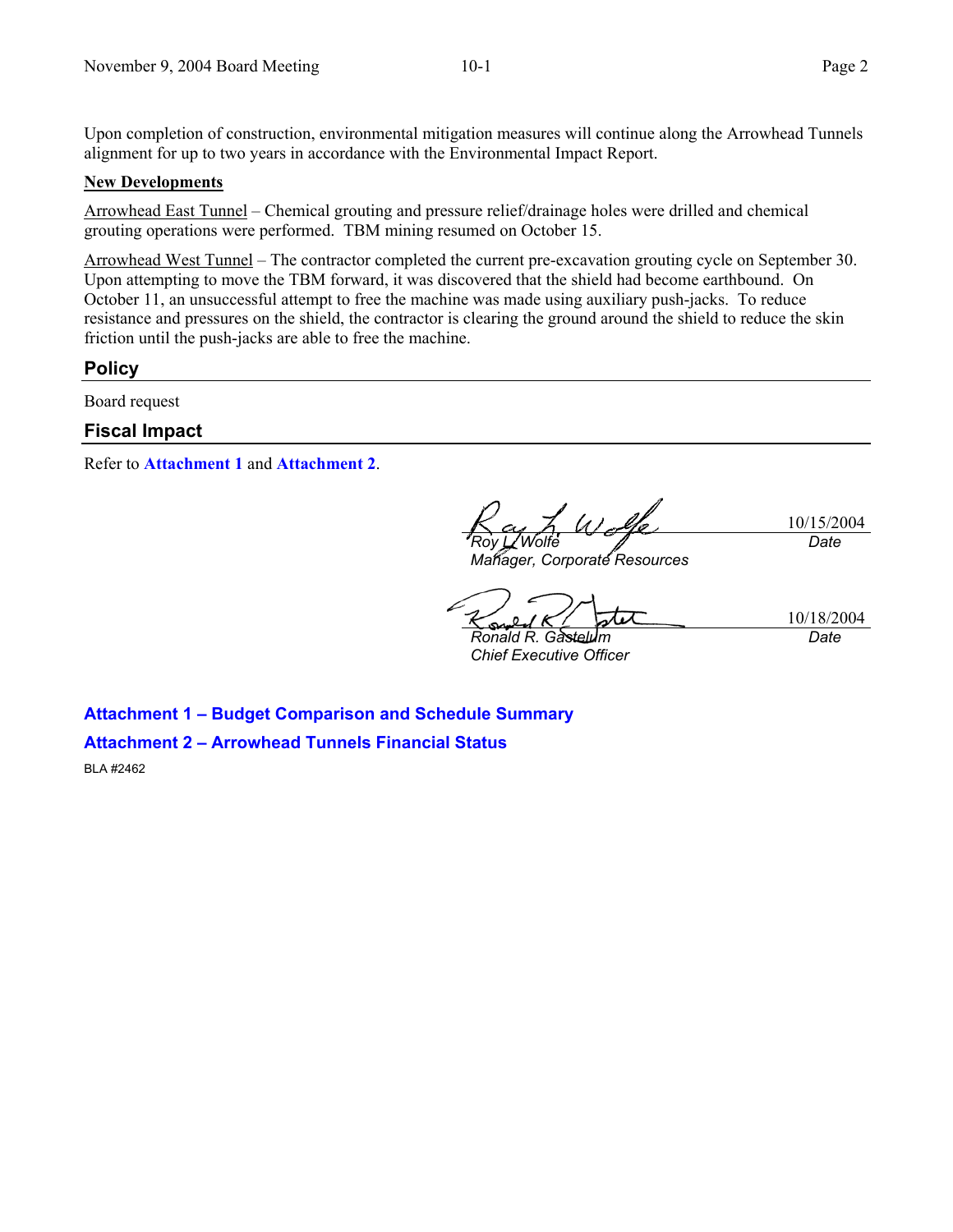## **Inland Feeder Program Budget Comparison and Schedule Summary**

|                                        |                       | <b>PROJECTED</b>  |    | <b>ACTUALS</b> |                                                                                                                                       | <b>PROGRESS</b> | <b>COMPLETION DATE</b> |                 |                               |
|----------------------------------------|-----------------------|-------------------|----|----------------|---------------------------------------------------------------------------------------------------------------------------------------|-----------------|------------------------|-----------------|-------------------------------|
|                                        | <b>BUDGET</b>         | <b>COST</b>       |    | <b>THRU</b>    | <b>PLANNED</b>                                                                                                                        | <b>ACTUAL</b>   | <b>CONTRACT</b>        | <b>FORECAST</b> | <b>COMMENTS</b>               |
|                                        | (Sep-04)              | (Sep-04)          |    | (Sep-04)       | % COMPLETE                                                                                                                            | % COMPLETE      | $(2)$ $(3)$            | $(Sep-04)$ (3)  |                               |
|                                        |                       |                   |    |                |                                                                                                                                       | $(Sep-04)$ (1)  |                        |                 |                               |
| <b>Active Construction</b>             |                       |                   |    |                |                                                                                                                                       |                 |                        |                 |                               |
| <b>Arrowhead Tunnels</b>               | 302,567,000 \$<br>\$  | 281,936,000 \$    |    | 81,358,000     | 58%                                                                                                                                   | 32%             | Mar-07                 | Aug-07          | Under construction            |
| <b>Highland Pipeline</b>               | 55,137,000 \$<br>\$   | $54,826,000$ \ \$ |    | 54,765,000     | 100%                                                                                                                                  | 100%            | Sep-04                 | -----           | Performing Contract Close-out |
| <b>Construction Support</b>            |                       |                   |    |                |                                                                                                                                       |                 |                        |                 |                               |
| Right-of-Way and Land                  | 49,072,000 \$<br>S    | 49,072,000 \$     |    | 48,639,000     | -----                                                                                                                                 | 99%             | -----                  | -----           | - - - - -                     |
| Environmental Planning/Mitigation      | 18,598,000 \$<br>\$   | 18,598,000 \$     |    | 13,659,000     | -----                                                                                                                                 | 73%             | -----                  | -----           |                               |
| Program Management                     | $32,401,000$ \$<br>S  | $32,401,000$ \$   |    | 26,957,000     | -----                                                                                                                                 | 83%             |                        | -----           |                               |
| <b>Arrowhead Tunnels Claims Cost</b>   | $950,000$ \$<br>\$    | $950,000$ \$      |    | 325,000        | -----                                                                                                                                 | 34%             | -----                  | $- - - - -$     | - - - - -                     |
| <b>Completed Projects</b>              |                       |                   |    |                |                                                                                                                                       |                 |                        |                 |                               |
| Arrowhead West Tunnel Constr. (4)      | 44,563,000 \$<br>\$   | 44,495,000 \$     |    | 44,491,000     | -----                                                                                                                                 | 100%            | $- - - - -$            | -----           | -----                         |
| Arrowhead East Tunnel Constr. (4)      | 121,753,000 \$<br>\$  | 121,753,000 \$    |    | 121,420,000    | -----                                                                                                                                 | 100%            | -----                  | -----           | -----                         |
| Arrowhead Tunnels Design               | 29,380,000 \$<br>\$   | 29,381,000 \$     |    | 29,381,000     | -----                                                                                                                                 | 100%            | -----                  | -----           | -----                         |
| Mentone Pipeline                       | $32,112,000$ \$<br>\$ | $32,112,000$ \$   |    | 31,997,000     | $- - - - -$                                                                                                                           | 100%            | $- - - - -$            | -----           | -----                         |
| Highland/Mentone Pipeline Design       | 16,122,000 \$<br>\$   | $16,121,000$ \$   |    | 16,121,000     | -----                                                                                                                                 | 100%            | -----                  | -----           | -----                         |
| Riverside Badlands Tunnel (5)          | 144,931,000 \$<br>\$  | 144,931,000 \$    |    | 144,901,000    | $\frac{1}{2} \frac{1}{2} \frac{1}{2} \frac{1}{2} \frac{1}{2} \frac{1}{2} \frac{1}{2} \frac{1}{2} \frac{1}{2} \frac{1}{2} \frac{1}{2}$ | 100%            | $- - - - - -$          | $- - - - -$     | - - - - -                     |
| Riverside North Pipeline               | 55,713,000 \$<br>S    | $55,713,000$ \$   |    | 55,713,000     | -----                                                                                                                                 | 100%            | -----                  | -----           | -----                         |
| <b>Riverside South Pipeline</b>        | 42,418,000 \$<br>\$   | $42,418,000$ \$   |    | 42,418,000     | -----                                                                                                                                 | 100%            | -----                  | -----           | - - - - -                     |
| Inland Feeder Study / Initial Planning | $8,024,000$ \$<br>\$  | $8,024,000$ \$    |    | 8,024,000      | -----                                                                                                                                 | 100%            | -----                  | -----           | -----                         |
| Owner Controlled Insurance Program     | 18,700,000 \$<br>S    | 18,700,000 \$     |    | 18,557,000     | -----                                                                                                                                 | 99%             | -----                  | $- - - - -$     | - - - - -                     |
| <b>Expended To Date</b>                |                       |                   | Ŝ. | 738,725,000    |                                                                                                                                       |                 |                        |                 |                               |
| Total Cost To Complete   \$            | $972,441,000$ \$      | 951,431,000       |    |                |                                                                                                                                       |                 |                        |                 |                               |
| Remaining Budget   \$                  | $214,019,000$   \$    | 235,029,000       |    |                |                                                                                                                                       |                 |                        |                 |                               |
| Total Approved Budget   \$             | $1,186,460,000$ \$    | 1,186,460,000     |    |                |                                                                                                                                       |                 |                        |                 |                               |

(1) Based on work completed for construction reaches and \$ expended for construction support.

(2) Based on original contract duration and approved extensions.

(3) Completion date for Arrowhead Tunnels does not include time for grouting.

(4) Budget does not include Contractor Claims of \$5.3M and \$15.8M for the Arrowhead East Tunnel and Arrowhead West Tunnel, respectively.

(5) Will reduce budget to equal actuals following resolution of Contractors Claim of \$500K. Unused budget to be transferred to Remaining Budget category.

NOTE: Overall completion = 37 of 44 miles (84%)